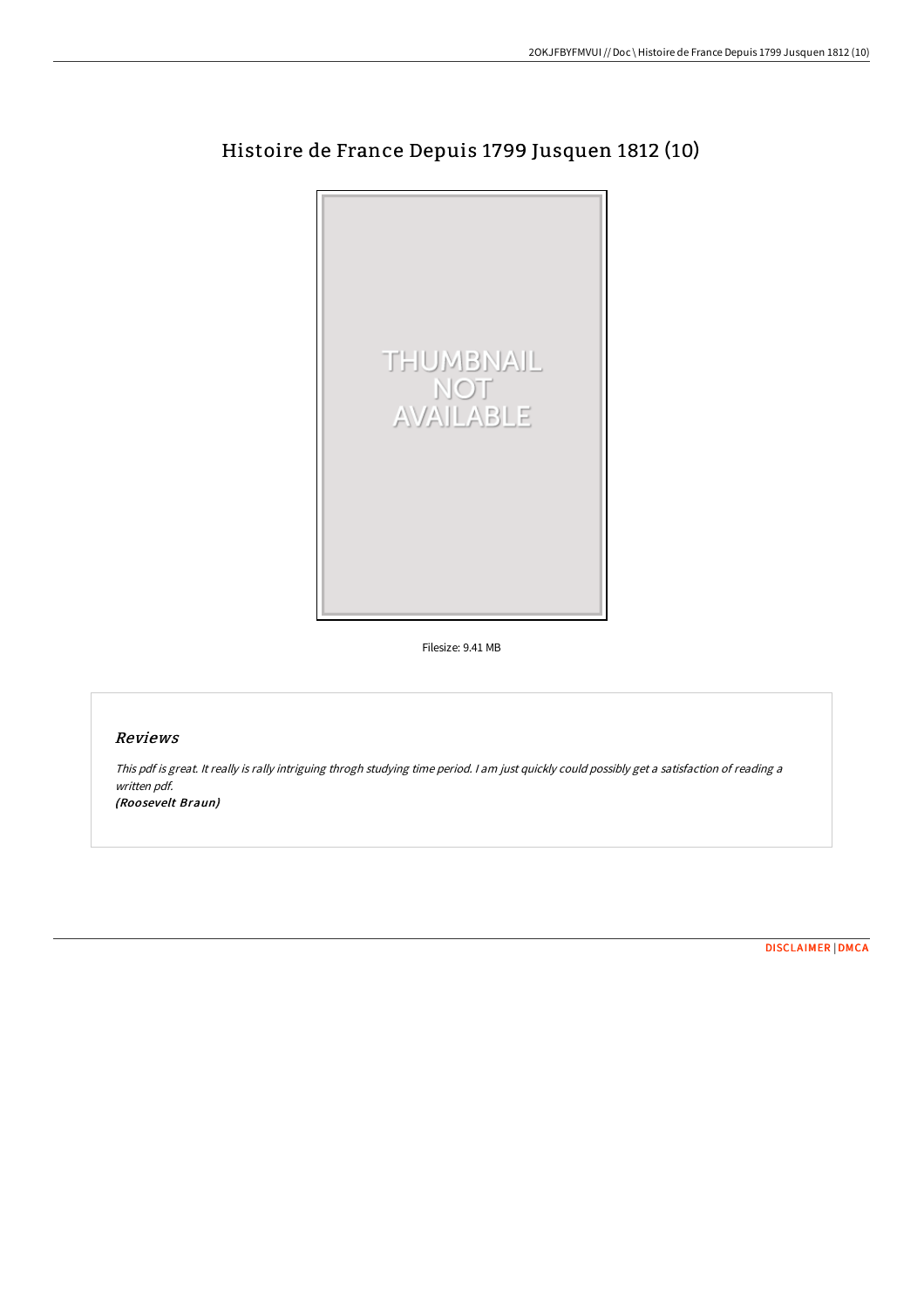## HISTOIRE DE FRANCE DEPUIS 1799 JUSQUEN 1812 (10)



To download Histoire de France Depuis 1799 Jusquen 1812 (10) eBook, you should refer to the web link listed below and save the ebook or gain access to other information which are related to HISTOIRE DE FRANCE DEPUIS 1799 JUSQUEN 1812 (10) book.

RareBooksClub. Paperback. Book Condition: New. Paperback. 104 pages. OCLC Number: 51925337 Excerpt: . . . STP 8-91K15-SM-TG CHAPTER 1 INTRODUCTION GENERAL This manual identifies the individual MOS training requirements for soldiers in MOS 91K. Commanders, trainers, and soldiers should use it to plan, conduct, and evaluate individual training in units. This manual is the primary MOS reference to support the selfdevelopment and training of every soldier. Use this manual with Soldiers Manuals of Common Tasks ( STP 21-1-SMCT and STP 21-24-SMCT ), Army Training and Evaluation Programs (ARTEPs), and FM 25-101, Battle Focused Training, to establish effective training plans and programs which integrate soldier, leader, and collective tasks. SOLDIERS RESPONSIBILITIES Each soldier is responsible for performing individual tasks which the first-line supervisor identifies based on the units METL. The soldier must perform the task to the standards listed in the SM. If a soldier has a question about how to do a task or which tasks in this manual he or she must perform, it is the soldiers responsibility to ask the first-line supervisor for clarification. The first-line supervisor knows how to perform each task or can direct the soldier to the appropriate training materials. NCO SELF-DEVELOPMENT AND THE SOLDIERS MANUAL Self-development is one of the key components of the leader development program. It is a planned progressive and sequential program followed by leaders to enhance and sustain their military competencies. It consists of individual study, research, professional reading, practice, and self-assessment. Under the self-development concept, the NCO, as an Army professional, has the responsibility to remain current in all phases of the MOS. The SM is the primary source for the NCO to use in maintaining MOS proficiency. Another important resource for NCO self-development is the Army Correspondence Course Program ( ACCP ). Refer to DA Pamphlet...

B Read Histoire de France Depuis 1799 [Jusquen](http://techno-pub.tech/histoire-de-france-depuis-1799-jusquen-1812-10.html) 1812 (10) Online R [Download](http://techno-pub.tech/histoire-de-france-depuis-1799-jusquen-1812-10.html) PDF Histoire de France Depuis 1799 Jusquen 1812 (10)